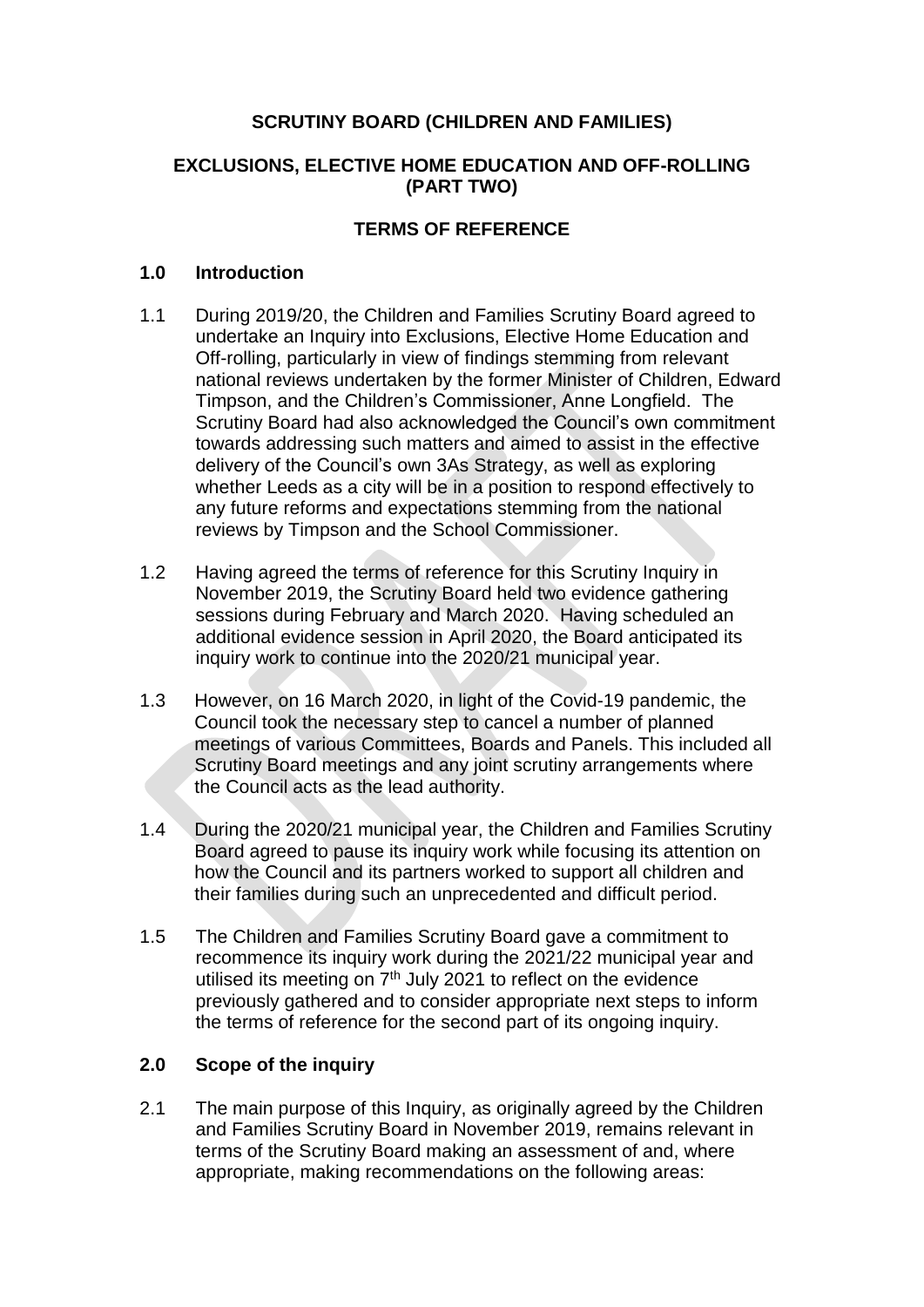- $\triangleright$  The data collated by the Council in relation to exclusions and EHE and any identified gaps that may need addressing;
- $\triangleright$  Methods of identifying and addressing the practice of off-rolling:
- $\triangleright$  The potential implications of any future reforms and expectations stemming from the recent national reviews by Timpson and the School Commissioner;
- $\triangleright$  Internal isolation approaches used by schools as a disciplinary measure;
- $\triangleright$  Examples of good practice locally in managing children identified as being at risk of exclusion and in reducing exclusion rates;
- $\triangleright$  The support available for schools in managing pupils who are at risk of exclusion, with particular reference to the role of local Area Inclusion Partnerships, and any identified gaps in this support;
- $\triangleright$  The provision of training for school governors in terms of their role in monitoring school exclusions and challenging head teachers on their strategies for reducing exclusion.
- $\triangleright$  The extent to which parents and carers are supported in understanding the exclusion process including arrangements for appeal.
- $\triangleright$  The views of young people, including case study evidence that provides an insight into the experiences of children at risk of, as well as having first-hand experience of, being excluded and the broader lessons that have been learned in terms of supporting the needs of such children.
- 2.2 In resuming its inquiry during 2021/22, the scope of the Board's work will also take into account the effects of the Covid-19 pandemic.

## **3.0 Desired Outcomes and Measures of Success**

- $3.1$  It is important to consider how the Scrutiny Board will deem if their inquiry has been successful in making a difference to local people. Some measures of success may be obvious and others may become apparent as the inquiry progresses and discussions take place.
- 3.2 The primary aim of this Inquiry remains the same in terms of assisting in the effective delivery of the Council's 3As Strategy, with specific focus on reducing the number of children excluded from school. Linked to this, the Inquiry will also be exploring whether Leeds as a city will be in a position to respond effectively to any future reforms and expectations stemming from the recent national reviews by Timpson and the School Commissioner.

## **4.0 Comments of the relevant Director and Executive Member**

4.1 In line with Scrutiny Board Procedure Rule 32, where a Scrutiny Board undertakes an Inquiry the Scrutiny Board shall consult with any relevant Director and Executive Member on the terms of reference.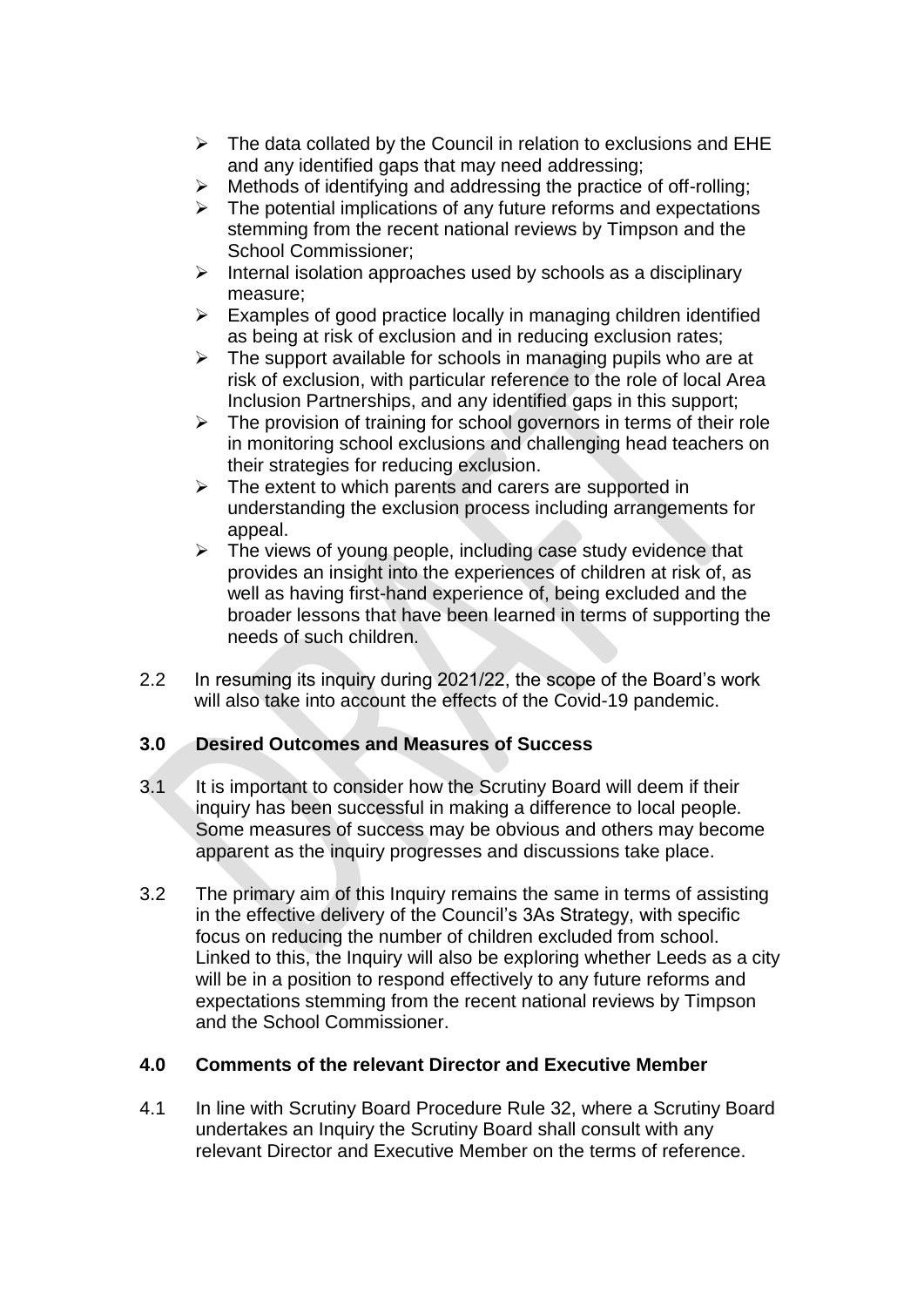### **5.0 Timetable for the inquiry**

5.1 Part two of the Scrutiny Board's Inquiry will take place over 3 sessions. It is anticipated that the Scrutiny Board will report on its inquiry findings by March 2022.

### **6.0 Submission of evidence**

#### 6.1 **Session one (Part 2) – November 2021**

To consider evidence in relation to the following:

- $\triangleright$  An update on any further developments stemming from earlier national reviews by Timpson and the School Commissioner.
- $\triangleright$  Latest local figures relating to permanent and fixed term exclusion rates, highlighting key trends and areas across the city with particularly high exclusion rates.
- $\triangleright$  Latest local figures relating to Elective Home Education (taking into account the impact of the Covid-19 pandemic) and the work being undertaken by the Council in offering support to those pupils, but also in terms encouraging and building confidence towards a return to mainstream education.

### 6.2 **Session two (Part 2) – December 2021**

To consider evidence in relation to the following:

- The variations and effectiveness of School Behaviour Policies and exploring how the Covid-19 pandemic may have influenced such policies moving forward.
- The particular use of internal isolation approaches used by schools as a disciplinary measure;
- $\triangleright$  How schools are working closely with other partner organisations, including Youth Services, to engage with pupils particularly at risk of exclusion.

## 6.3 **Session three (Part 2) – February 2022**

To consider evidence in relation to the following:

- $\triangleright$  The experiences and views of young people and their families that have elected to be home educated.
- $\triangleright$  The experiences and views of young people and their families that have had first-hand experience of being excluded from school, including young offenders.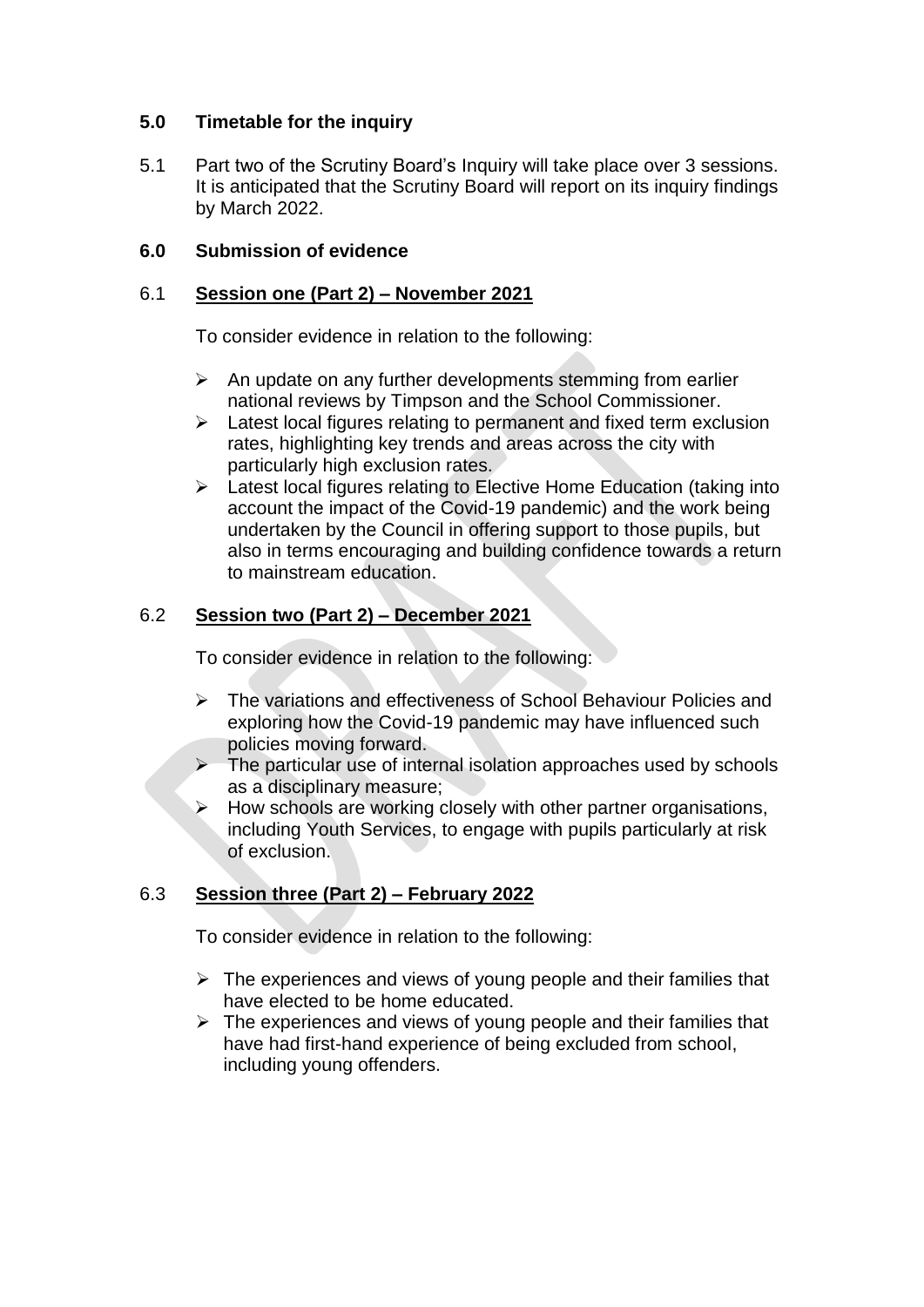## **7.0 Witnesses**

- 7.1 The following have been identified as possible contributors to this second part of the Board's inquiry work, however others may also be identified during the course of the inquiry:
	- Executive Member for Economy, Culture and Education
	- Executive Member for Adult and Children's Social Care and Health **Partnerships**
	- Director of Children and Families
	- Deputy Director for Learning
	- Head of Service Learning Inclusion
	- Head of Service Learning Improvement
	- Head Teacher representation from local primary and secondary schools
	- Representation from young people and their families that have elected to be home educated.
	- Representation from young people and their families that have had first-hand experience of being excluded from school, including young offenders.

### **8.0 Equality and Diversity / Cohesion and Integration**

- 8.1 The Equality Improvement Priorities have been developed to ensure our legal duties are met under the Equality Act 2010. The priorities will help the council to achieve it's ambition to be the best City in the UK and ensure that as a city work takes place to reduce disadvantage, discrimination and inequalities of opportunity.
- 8.2 Equality and diversity will be a consideration throughout the Scrutiny Inquiry and due regard will be given to equality through the use of evidence, written and verbal, outcomes from consultation and engagement activities.
- 8.3 The Scrutiny Board may engage and involve interested groups and individuals (both internal and external to the council) to inform recommendations.
- 8.4 Where an impact has been identified this will be reflected in the final inquiry report, post inquiry. Where a Scrutiny Board recommendation is agreed the individual, organisation or group responsible for implementation or delivery should give due regard to equality and diversity, conducting impact assessments where it is deemed appropriate.